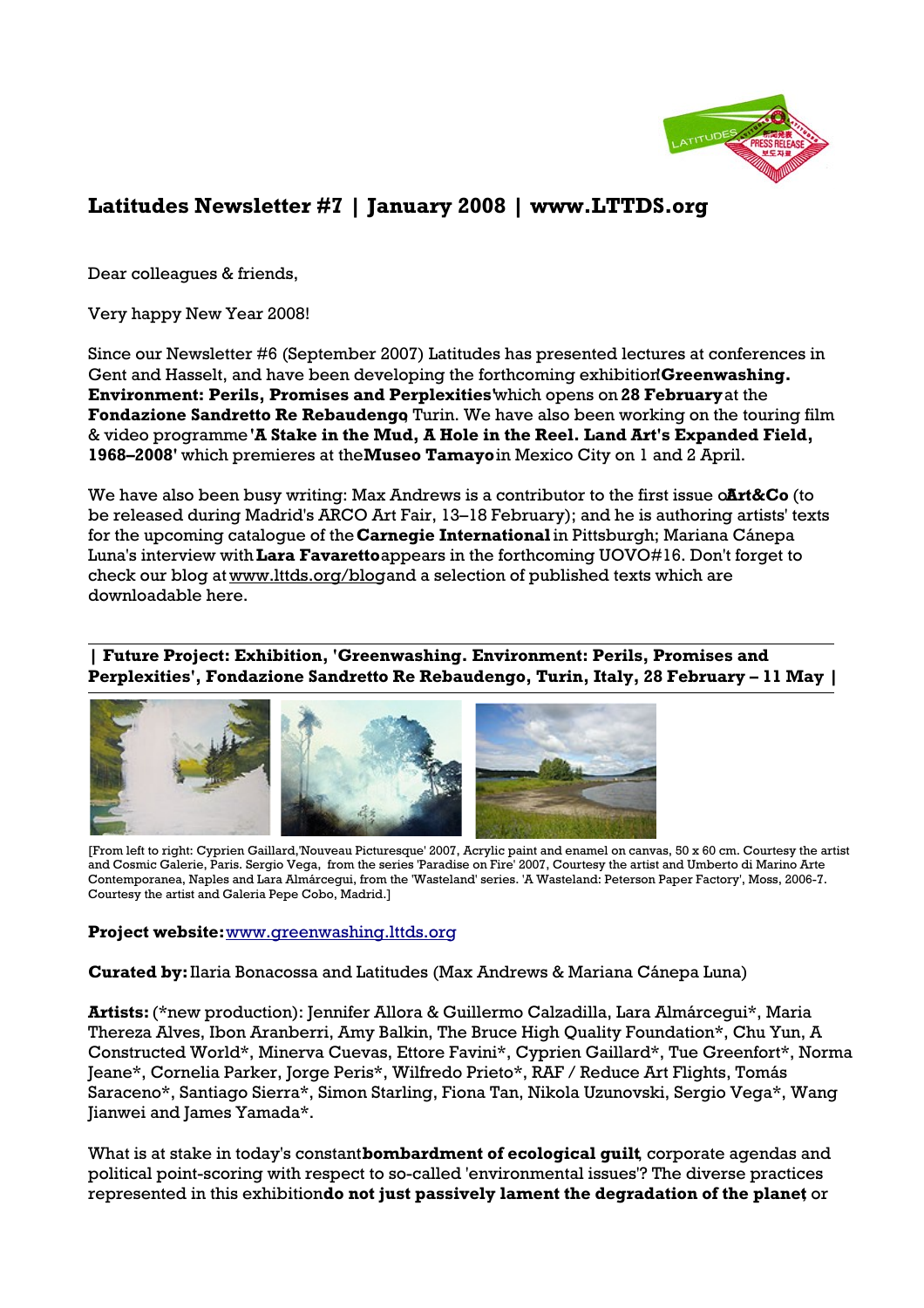only provide technical solutions. Instead they actively **articulate the contradictions and responsibilities** that we are encountering personally and as a society. Art here does not necessarily proclaim a **'correct' ethical or green choice**, but allows the possibility for broadening and analysing our perceptions and actions. It sets **acritical attitude** into motion that intervenes and infiltrates, re-interprets and decodes humans' relation to non-human life, as well as to each other.

#### Please address any press enquiries to[: press@fondsrr.org](mailto:press@fondsrr.org)

Fondazione Sandretto Re Rebaudengo | Via Modane 16 | 10141 Torino, ITALY | www.fondsrr.org |

**| Future Project: Film and video programme, 'A Stake in the Mud, A Hole in the Reel. Land Art's Expanded Field, 1968–2008', Museo Tamayo Arte Contemporáneo, Mexico City, 1 & 2 and 5 & 6 April |**



[Left to right: (Part of Gerry Schum's Land Art) Walter de Maria, 'Two lines three circles in the desert', 1969. Courtesy Groninger Museum, Groningen. Jordan Wolfson 'Landscape for Fire', 2007. Courtesy of the artist, Johann König, Berlin and T293, Naples and Donna Conlon 'Country Road', 2002. Courtesy of the artist and Giorgio Persano, Turin]

Latitudes will present a **2 evenings film programme** on the **1 & 2 and 5 & 6 April** in the Museo Tamayo Arte Contemporáneo in Mexico City.

The programme will include historical films by **Gordon Matta-Clark, Robert Smithson, Nancy Holt & Robert Smithson** and **Gerry Schum**'s 'Land Art' TV and contemporary productions by **Maria Thereza Alves, Francis Alÿs, Ibon Aranberri, Donna Conlon, Cyprien Gaillard, Mario García Torres, Damián Ortega, Hans Schabus, Nikolaj Recke, Jordan Wolfson...**

After the Mexico premiere it will travel to other venues between April and July – itinerary to be posted soon.

Museo Tamayo | Paseo Reforma y Gandhi, Bosque de Chapultepec | Mexico City, CP 11580, MEXICO | www.museotamayo.org |



**| Future Project: Exhibition, Lawrence Weiner, Fundació Suñol, Barcelona, October |**

[Portrait of Lawrence Weiner, Courtesy of Moved Pictures, New York and the inside and outside of Nivell 0 in Fundació Suñol, Barcelona. Courtesy Fundació Suñol, Barcelona.]

In early **October 2008** American artist Lawrence Weiner will present a multifaceted project in the recently opened **Fundació Suñol**, Barcelona, which will include the production of a new piece, an exhibition and an action.

Fundació Suñol | Passeig de Gràcia 98 (Nivell 0: c/Rosselló 240) | 08008 Barcelona, SPAIN | www.fundaciosunol.org |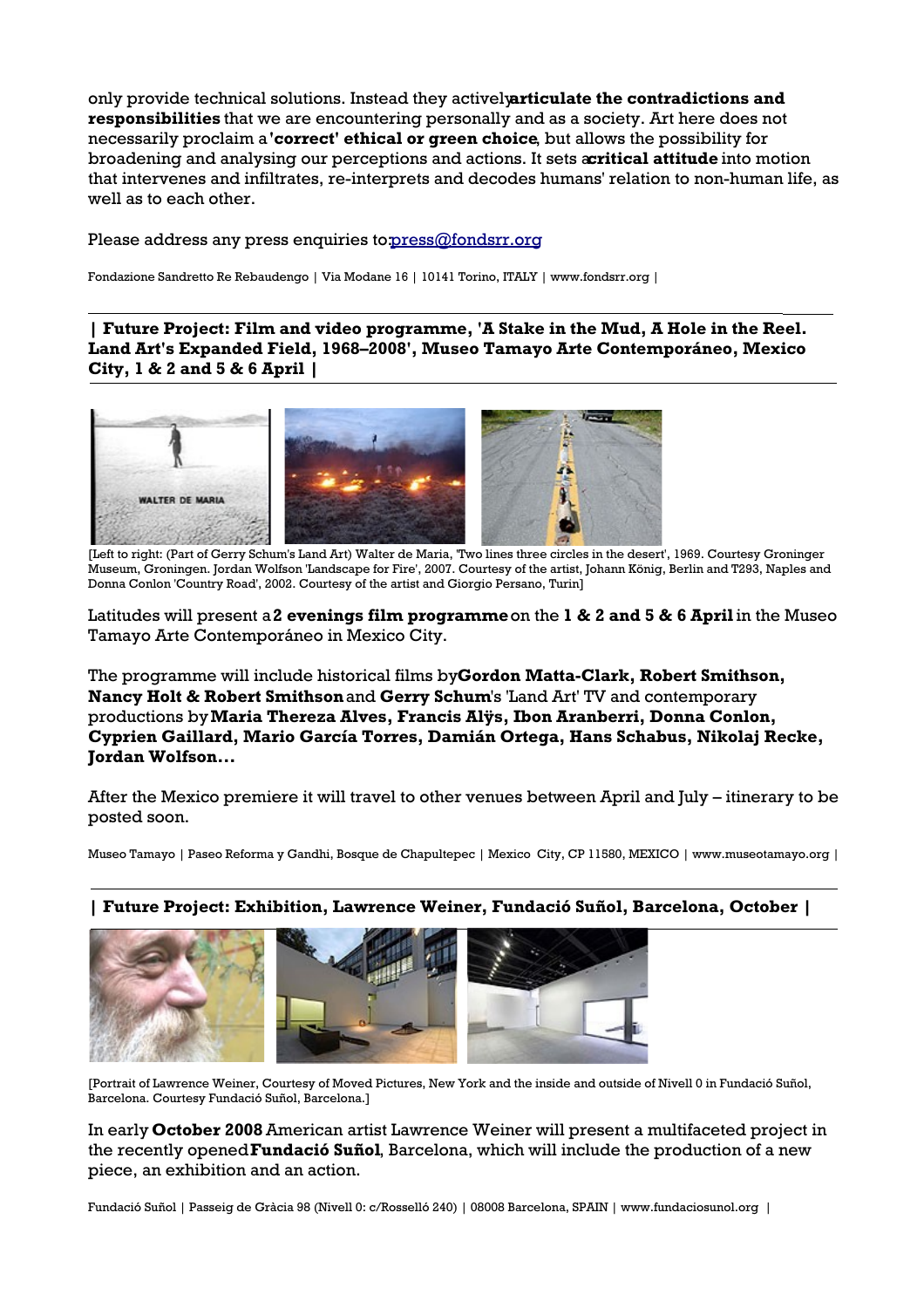# **| Update past project: Latitudes' essay for 'Brave New Worlds', Walker Art Center, Minneapolis |**



Latitudes contributed a correspondent essay analysing the **current cultural, social and political landscape of Spain** for the publication of the **Walker Art Center**'s exhibition 'Brave New Worlds' (on view until 17 February.) Latitudes examine different toilet designs in Europe, particularly the Spanish style, and the Catalan *Caganer* figure. This leads to musings on ways that these may illuminate the country's rapid changes in the midst of massive demographic transformation, in the wake of terrorist bombings and the election of a leftist administration.

You can download the **'Future Conditional'** text from our website and take a slideshow tour of the exhibition.

Walker Art Center | 1750 Hennepin | Minneapolis, MN 55403, USA | www.walkerart.org |

## **| About Latitudes |**

Latitudes is an independent curatorial office founded in April 2005 by Max Andrews and Mariana Cánepa Luna. Latitudes collaborates with artists, institutions and organisations to facilitate and produce temporary and sustained projects such as exhibitions, commissions, editorial and research initiatives and conferences. Latitudes is on the Editorial Board of The Bookmakers Ed.,Turin and are curatorial advisors for APT Intelligence. More about us...

Latitudes | info@LTTDS.org | www.LTTDS.org | [www.LTTDS.org/blog](http://www.LTTDS.org/blog)

• All recipients of this newsletter are in hidden copy. You are receiving this message because we understand that its content might interest you. If we are mistaken or if this message has reached you in error, then we apologise and invite you to remove your name from the list sending a mail to mailing[at]lttds[dot]org with subject 'unsubscribe mailing'.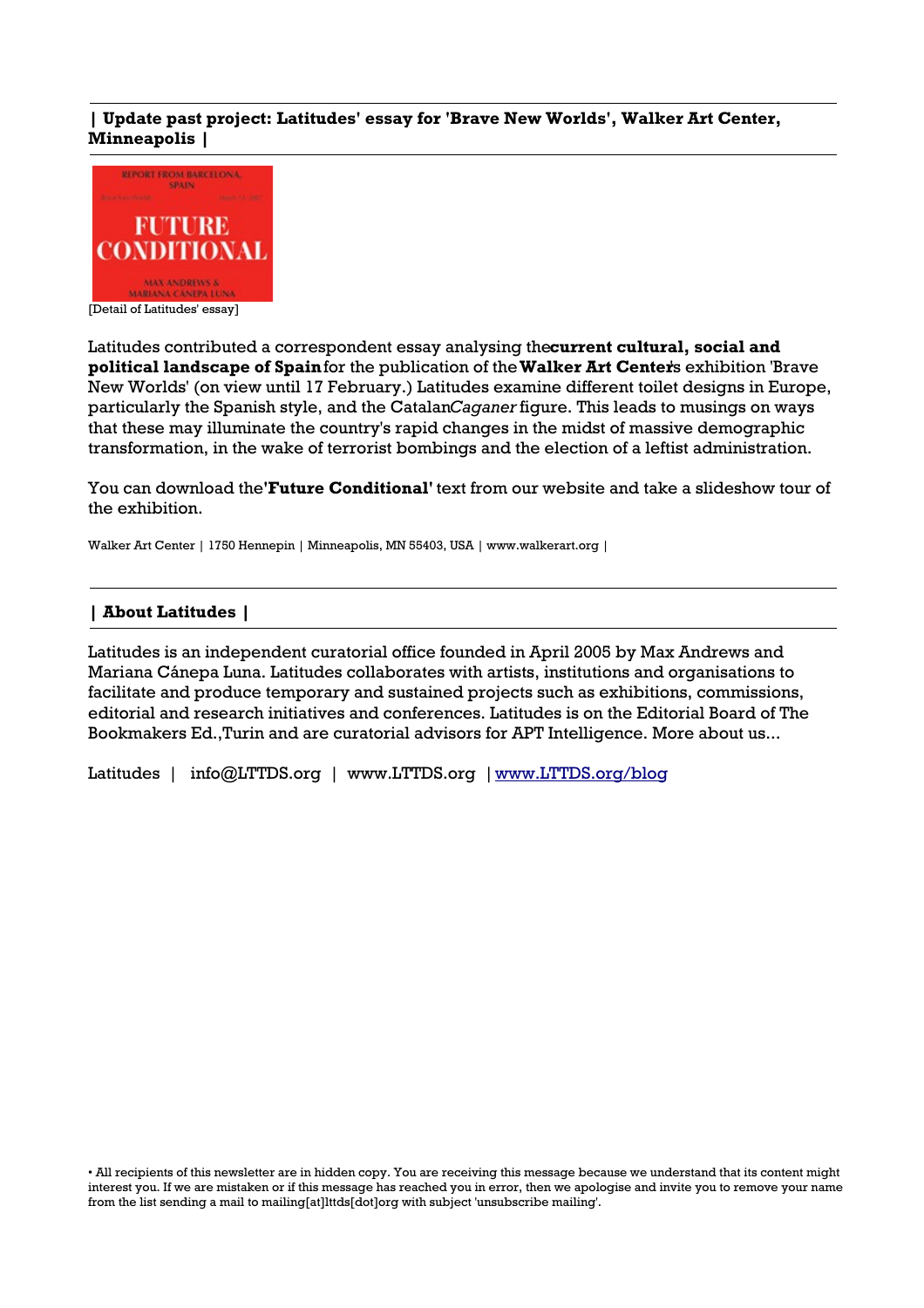

# **Latitudes Newsletter #7 | Enero 2008 | www.LTTDS.org**

Queridos colegas y amigos,

Muy Feliz 2008!

Desde la previa **Newsletter #6** (Septiembre 2007) Latitudes ha realizado presentaciones en conferencias en Gent y Hasselt, y ha estado desarrollando la próxima exposición **'Greenwashing. Medioambiente: Peligros, Promesas y Perplejidades'que inaugura el 28 Febrero** en la **Fondazione Sandretto Re Rebaudengo**, Turín. También hemos estado trabajando en el programa itinerante de vídeo y film **'Una estaca en el lodo, un hoyo en la cinta. El campo expandido del Land Art, 1968–2008'** que se presentará en el **Museo Tamayo**, Ciudad de México, el 1 y 2 Abril.

Asimismo hemos continuado escribiendo: Max Andrews contribuye en el primer número de la revista **Art&Co** (que se presentará durante la feria ARCO en Madrid, 13–18 Febrero) y es autor de varios textos sobre artistas para el catálogo de la próxima **Carnegie International** en Pittsburgh; en el próximo número UOVO#16 Mariana Cánepa Luna entrevista a la artista italiana Lara Favaretto. No olvideis leer nuestro blogwww.lttds.org/blogy la selección de textos publicados desde el 2004, que se pueden descargar aquí.

**| Próximamente: Exposición 'Greenwashing. Medioambiente: Peligros, Promesas y Perplejidades', Fondazione Sandretto Re Rebaudengo, Turin, Italia, 28 Febrero–11 Mayo|**



[De izq. a dcha: Cyprien Gaillard,'Nouveau Picturesque' 2007, Pintura acrílica y óleo sobre tela, 50 x 60 cm. Cortesía del artista y Cosmic Galerie, Paris. Sergio Vega, de la serie 'Paradise on Fire' 2007. Cortesía del artista y Umberto di Marino Arte Contemporanea, Nápoles y Lara Almárcegui,de la serie 'Wastelands'. 'A Wasteland: Peterson Paper Factory', Moss, 2006-7. Cortesía de la artista y and Galeria Pepe Cobo, Madrid.]

# **Web del proyecto:** [www.greenwashing.lttds.org](http://www.greenwashing.lttds.org/)

**Comisariada por:** Ilaria Bonacossa and Latitudes (Max Andrews & Mariana Cánepa Luna)

**Con la obra de (\* nueva producción):** Jennifer Allora & Guillermo Calzadilla, Lara Almárcegui\*, Maria Thereza Alves, Ibon Aranberri, Amy Balkin, The Bruce High Quality Foundation\*, Chu Yun, A Constructed World\*, Minerva Cuevas, Ettore Favini\*, Cyprien Gaillard\*, Tue Greenfort\*, Norma Jeane\*, Cornelia Parker, Jorge Peris\*, Wilfredo Prieto\*, RAF / Reduce Art Flights, Tomás Saraceno\*, Santiago Sierra\*, Simon Starling, Fiona Tan, Nikola Uzunovski, Sergio Vega\*, Wang Jianwei and James Yamada\*.

¿Cómo reaccionamos ante el constante **bombardeo sobre la culpabilidad ecológica**, el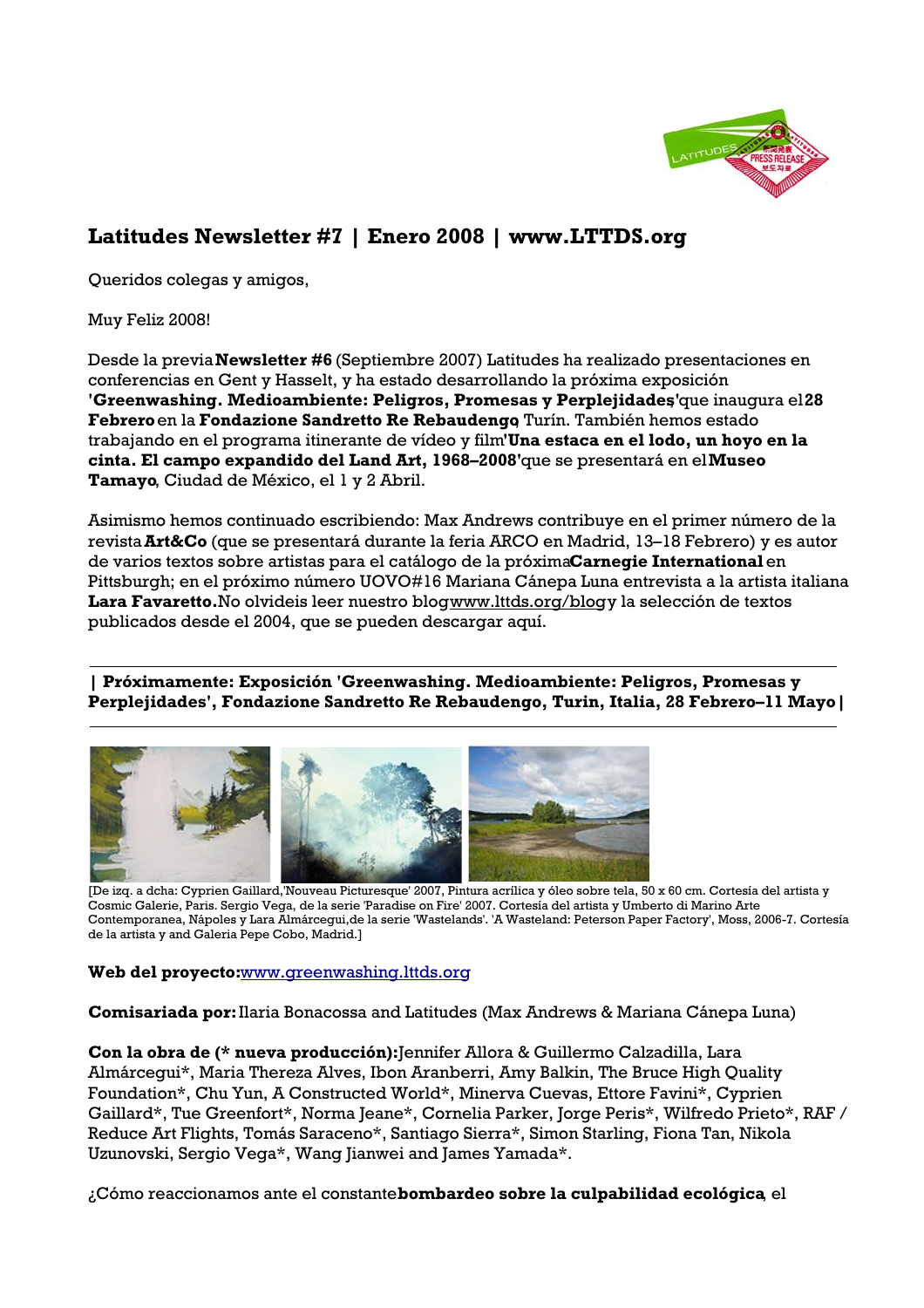problema medioambiental, las agendas gubernamentales que presionan para reducir las **emisiones de Co2** y las macro-empresas que quieren complacer a los consumidores mediante el **'lavado ecológico' de sus productos**? Las prácticas artísticas presentes en esta exposición comparten una estrategia que n**o lamentan o denuncian pasivamente la degradación de nuestro planeta**, ni ofrece nuevas soluciones tecnológicas, sino que articula las **contradicciones y las responsabilidades** a las que nos enfrentamos como humanos y como sociedad. El arte aquí no indica necesariamente la **elección 'éticamente correcta' o ecológica**, sino analiza y amplia nuestras percepciones y acciones, poniendo en marcha una **actitud crítica** que interviene, infiltra, reinterpreta y descodifica la relación entre humanos y vida no-humana.

Para ponerse en contacto con el departamento de prensa, escriba apress@fondsrr.org

Fondazione Sandretto Re Rebaudengo | Via Modane 16 | 10141 Torino, ITALIA | www.fondsrr.org |

**| Proyecto Futuro: Programa de film y video 'Una estaca en el lodo, un hoyo en la cinta. El campo expandido del Land Art, 1968–2008', Museo Tamayo Arte Contemporáneo, Ciudad de México, 1–2 y 5–6 Abril |**



[De izq. a dcha: (Part of Gerry Schum's Land Art) Walter de Maria, 'Two lines three circles in the desert', 1969. Cortesía Groninger Museum, Groningen. Jordan Wolfson 'Landscape for Fire', 2007. Cortesía del artista y Johann König, Berlin y T293, Naples; Donna Conlon 'Country Road', 2002. Cortesía de la artista y Giorgio Persano, Torino. ]

Latitudes presentará un programa de film y video en el Museo Tamayo Arte Contemporáneo, Ciudad de México, el **1–2 y 5–6 Abril.**

Se proyectarán films históricos de **Gordon Matta-Clark, Nancy Holt & Robert Smithson y el 'Land Art' TV** de **Gerry Schum** así como producciones contemporáneas de **Maria Thereza Alves, Francis Alÿs, Ibon Aranberri, Donna Conlon, Cyprien Gaillard, Mario García Torres, Damián Ortega, Thiago Rocha Pitta, Hans Schabus, Nikolaj Recke** y **Jordan Wolfson**.

Después de la premiere mexicana, realizará un tour a algunos museos e instituciones – calendario de proyecciones se publicará próximamente en nuestra web.

Museo Tamayo | Paseo Reforma y Gandhi, Bosque de Chapultepec | Ciudad de México 11580, MÉXICO |www.museotamayo.org |

# **| Proyecto Futuro: Exposición, Lawrence Weiner, Fundació Suñol, Barcelona, Octubre |**



[Retrato de Lawrence Weiner, Courtesy of Moved Pictures, New York. Vista exterior e interior de Nivell 0 in Fundació Suñol, Barcelona. Cortesía Fundació Suñol, Barcelona.]